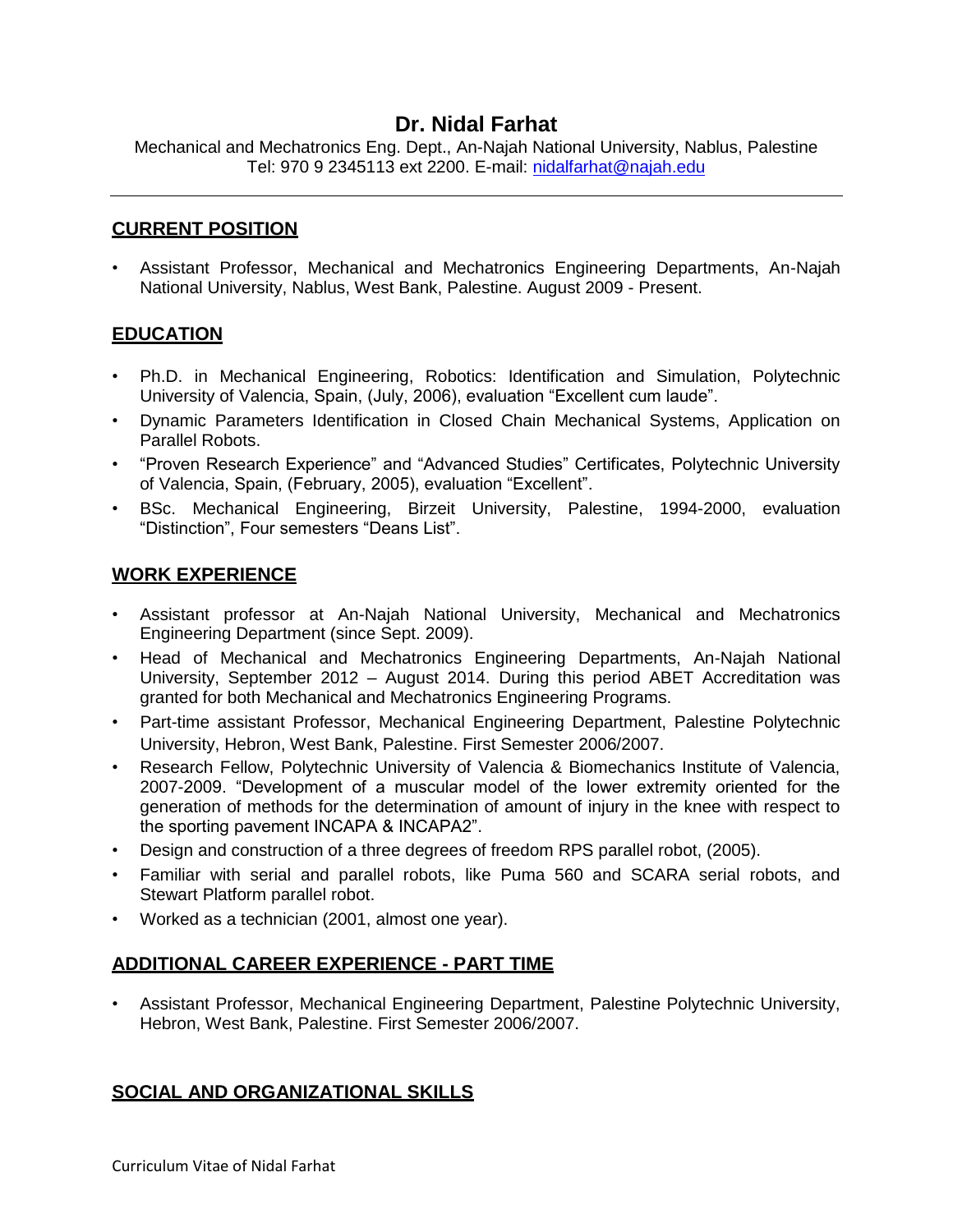## **COMPUTER SKILLS**

- Microsoft (Windows, Word, Excel, PowerPoint, Outlook Express, …)
- MSC. ADAMS-View 2005
- AutoCAD 3D
- Visual Nastran (Working Model 4D)
- Visual Fortran (Fortran 90) + Numerical Algorithms Group Library (NAG).
- SolidWorks.
- MATI AR
- ANSYS
- **Maple**

# **TRAINING**

- Advanced Robotics & Machine Vision Systems, Intelitek Training Center, Palestine, January 2012 (2 days).
- MPS Commissioning and Start-up Step7, Festo, An-Najah University, Palestine, March 11 (5 days).
- Mechanical engineering academic training, Jordanian Phosphate Company, Al-Aqaba, Jordan (Jul.-Aug. 1998).

## **AWARDS**

• Ph.D. Fulbright Scholarship from the Polytechnic University of Valencia, Spain, 2002-2006.

## **COURSES TAUGHT:**

## **BACHELOR COURSES**

- Theory of Machines
- Mechanics of Materials
- Mechanical Drawing
- Introduction to Mechatronics Programming
- Dynamics
- Control Systems
- Machine Elements Design
- Robotics

#### **PUBLICATIONS**

#### **REFEREED JOURNALS:**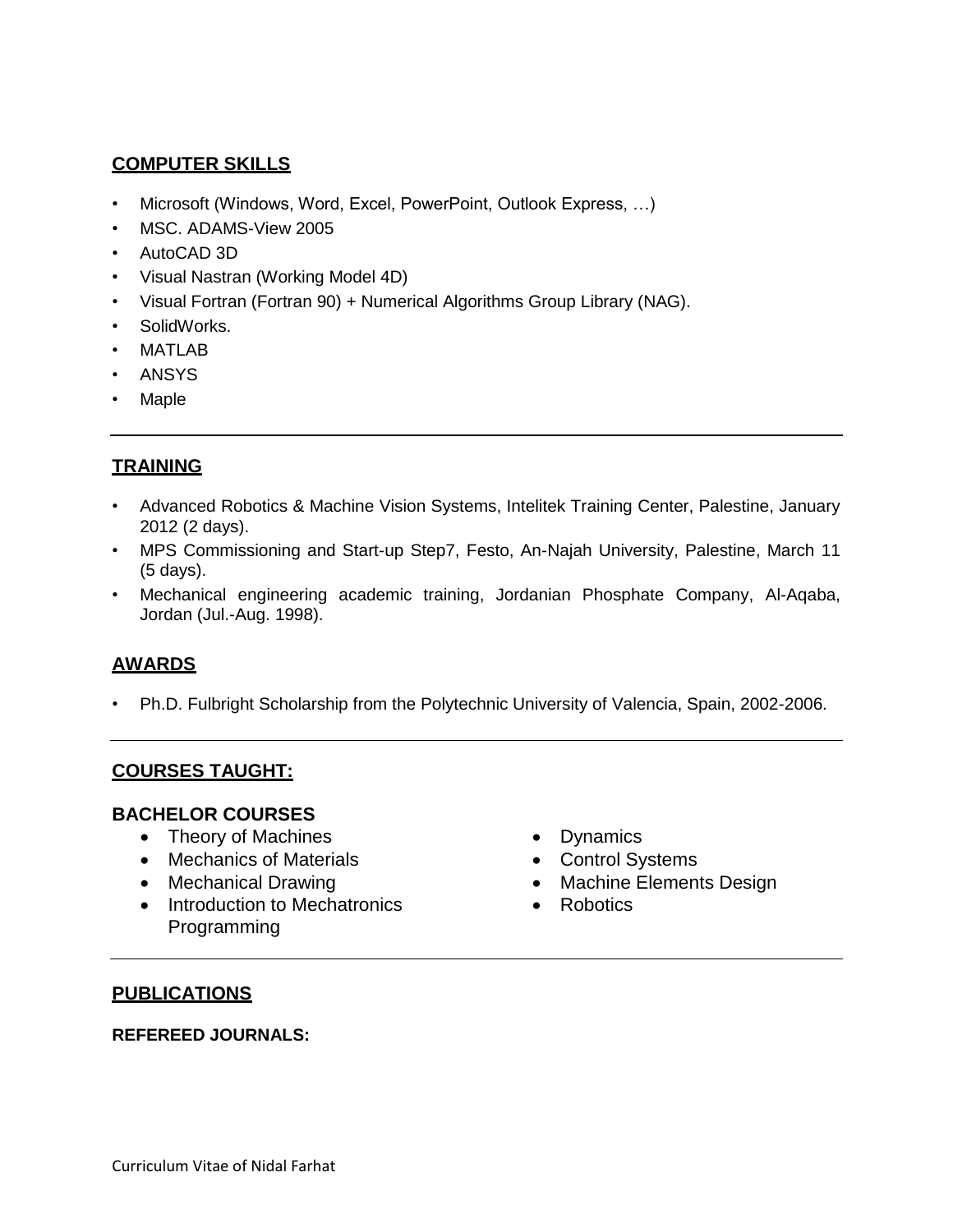- A procedure for estimating the relevant forces in the human knee using a four-bar mechanism. N. Farhat, V. Mata, D. Rosa D, J. Fayos. Computer Methods in Biomechanics and Biomedical Engineering. Volume 13, No. 5, pp. 577~587, 2010.
- Dynamic Simulation of a Parallel Robot: Coulomb Friction and Stick-Slip in Robot Joints. N. Farhat, V. Mata, A. Page, M. Díaz-Rodríguez. Robotica. Volume 28, No. 1, pp. 35~45, 2010.
- Dynamic parameter identification of parallel robots starting from the measurement of joints position and forces. M. Díaz-Rodríguez, V. Mata, N. Farhat and S. Provenzano. Revista Técnica de la Facultad de Ingeniería Universidad del Zulia. Volume 2, No. 2, 2009.
- Identifiability of the Dynamic Parameters of a Class of Parallel Robots in the Presence of Measurement Noise and Modeling Discrepancy. M. Díaz-Rodríguez, S. Provenzano, V. Mata, and N. Farhat. Mechanics Based Design of Structures and Machines. Volume 36, No. 4, pp. 478~498, 2008.
- Identification of dynamic parameters of a 3-DoF RPS parallel manipulator. N. Farhat, V. Mata, Á. Page, F. Valero. Mechanism and Machine Theory. Volume 43, No. 1, pp. 1~17, 2008.
- Dynamic parameter identification in industrial robots considering physical feasibility. V. Mata, F. Benimeli, N. Farhat, and A. Valera. Advanced Robotics. Volume 19, No. 1, pp. 101~120, 2005.

#### **BOOK CHAPTER: (Online)**

• Dynamic Parameter Identification for Parallel Manipulators. Parallel Manipulators, New Developments. 2008. http://books.i-techonline.com/.

#### **REFEREED CONFERENCES:**

- An Approach for the Reduction of the Soft Tissue Artifact. V. Mata, N. Farhat, A. Page, H. Rosario. 10th International Symposium on Biomechanics and Biomedical Engineering CMBBE2012, Berlin, Germany, April 11-14, 2012.
- Musculo-skeletic Model for Knee Joint Forces Estimation in Sport Activities. N. Farhat, V. Mata, D. Rosa, J. Fayos, X. Peirau. 7th EUROMECH Solid Mechanics Conference, Lisbon, Portugal, September 7-11, 2009.
- Identifiability of the Dynamic Parameters of a Class of Parallel Robots in the Presence of Measurement Noise and Modeling Discrepancy. M. Díaz-Rodríguez, S. Provenzano, V. Mata, and N. Farhat. Proceedings of MUSME 2008, the International Symposium on Multibody Systems and Mechatronics, San Juan (Argentina), April 8-12, 2008.
- Identificación de parámetros dinámicos de robots paralelos: métodos de obtención de las variables cinemáticas a partir de la medición de la posición. M. A. Díaz-Rodríguez, V. Mata, N. Farhat, and S. Provenzano. Proceeding of 8º Congreso iberoamericano de ingeniería mecánica, Cusco, October 23-15, 2007.
- Dynamic Parameter Identification of Parallel Robots Considering Physical Feasibility and Nonlinear Friction Models. N. Farhat, M. A. Díaz-Rodríguez, and V. Mata. Proceedings of 12th IFToMM World Congress, Besançon (France), June 18-21, 2007.
- On the Simulation of Friction Phenomena in Multibody Dynamic System. V. Mata, N. Farhat, and M. A. Díaz-Rodríguez. Proceedings of 16th Int. Workshop on Robotics in Alpe-Adria-Danube Region - RAAD 2007, Ljubljana, June 7-9, 2007.
- Some Considerations about the Dynamic Simulation of Industrial Robots Based on Identified Inertial and Friction Parameters. F. Benimeli, N. Farhat, V. Mata, and F. Valero. Proceedings of MUSME, the International Symposium on Multibody Systems and Mechatronics, Uberlandia (Brazil), March 6-9, 2005.